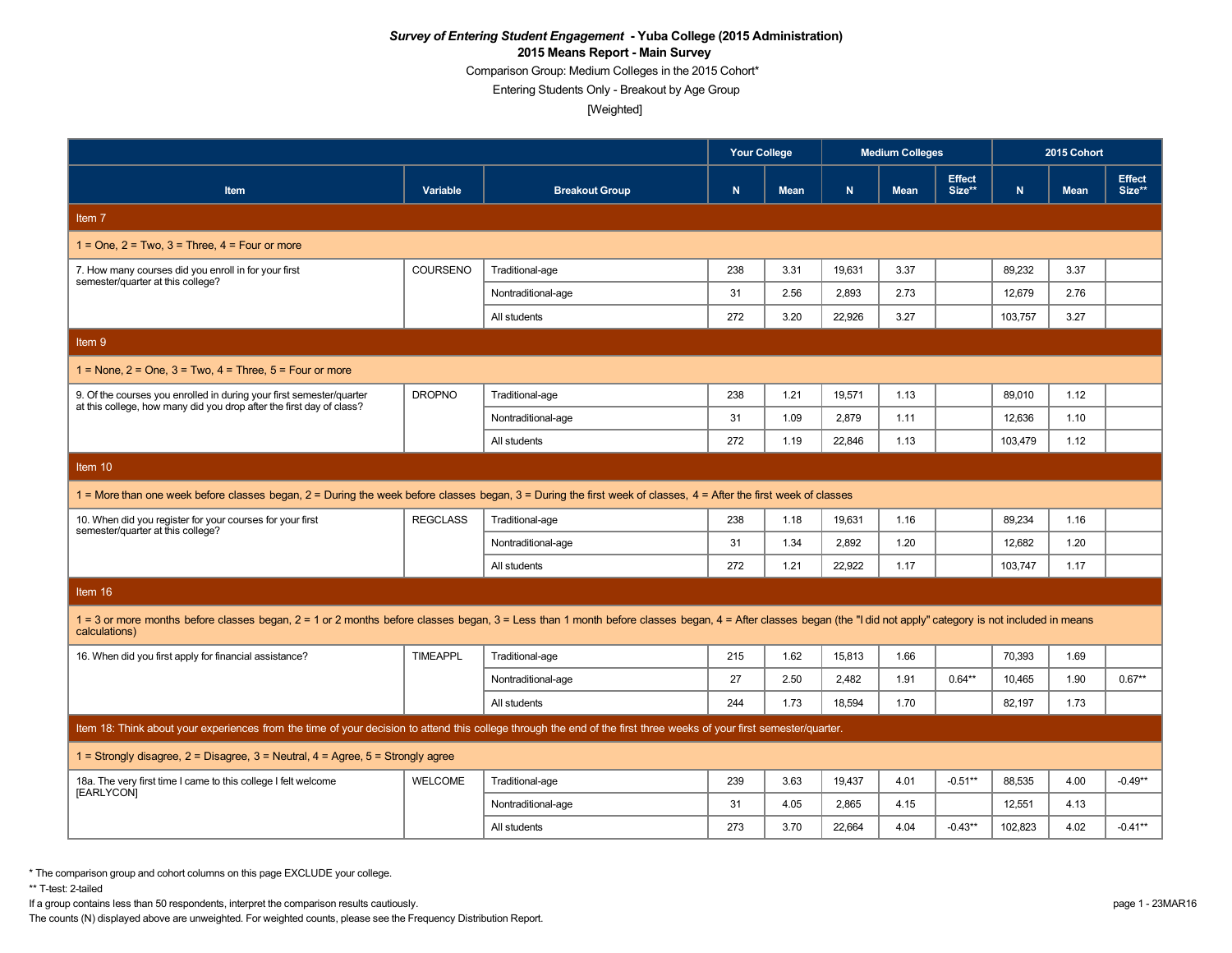Comparison Group: Medium Colleges in the 2015 Cohort\*

Entering Students Only - Breakout by Age Group

[Weighted]

|                                                                                                                                                                      |                 |                       | <b>Your College</b> |             |        | <b>Medium Colleges</b> |                         | 2015 Cohort |             |                         |
|----------------------------------------------------------------------------------------------------------------------------------------------------------------------|-----------------|-----------------------|---------------------|-------------|--------|------------------------|-------------------------|-------------|-------------|-------------------------|
| <b>Item</b>                                                                                                                                                          | Variable        | <b>Breakout Group</b> | N.                  | <b>Mean</b> | N      | <b>Mean</b>            | <b>Effect</b><br>Size** | N           | <b>Mean</b> | <b>Effect</b><br>Size** |
| Item 18: Think about your experiences from the time of your decision to attend this college through the end of the first three weeks of your first semester/quarter. |                 |                       |                     |             |        |                        |                         |             |             |                         |
| 1 = Strongly disagree, $2$ = Disagree, $3$ = Neutral, $4$ = Agree, $5$ = Strongly agree                                                                              |                 |                       |                     |             |        |                        |                         |             |             |                         |
| 18b. The instructors at this college want me to succeed [HIEXPECT]                                                                                                   | <b>WNTSCCD</b>  | Traditional-age       | 238                 | 3.98        | 19,334 | 4.26                   | $-0.43**$               | 88,130      | 4.27        | $-0.43**$               |
|                                                                                                                                                                      |                 | Nontraditional-age    | 31                  | 4.21        | 2.839  | 4.42                   |                         | 12,450      | 4.41        |                         |
|                                                                                                                                                                      |                 | All students          | 272                 | 4.02        | 22,530 | 4.29                   | $-0.39**$               | 102.297     | 4.29        | $-0.39**$               |
| 18c. All the courses I needed to take during my first<br>semester/quarter were available at times convenient for me                                                  | <b>CONVTIME</b> | Traditional-age       | 239                 | 3.79        | 19,400 | 3.95                   |                         | 88,336      | 3.95        |                         |
|                                                                                                                                                                      |                 | Nontraditional-age    | 31                  | 3.58        | 2,860  | 3.95                   |                         | 12,528      | 3.96        |                         |
|                                                                                                                                                                      |                 | All students          | 273                 | 3.76        | 22.617 | 3.94                   |                         | 102.592     | 3.95        |                         |
| 18d. I was able to meet with an academic advisor at times<br>convenient for me [ACADPLAN]                                                                            | <b>AACONTIM</b> | Traditional-age       | 236                 | 3.61        | 19.254 | 3.76                   |                         | 87,819      | 3.78        |                         |
|                                                                                                                                                                      |                 | Nontraditional-age    | 31                  | 3.78        | 2.841  | 3.86                   |                         | 12.448      | 3.87        |                         |
|                                                                                                                                                                      |                 | All students          | 270                 | 3.65        | 22,448 | 3.78                   |                         | 101,971     | 3.79        |                         |
| 18e. An advisor helped me to select a course of study, program, or                                                                                                   | <b>AASELMAJ</b> | Traditional-age       | 239                 | 3.63        | 19.393 | 3.68                   |                         | 88.387      | 3.69        |                         |
| major [ACADPLAN]                                                                                                                                                     |                 | Nontraditional-age    | 31                  | 3.87        | 2,860  | 3.70                   |                         | 12,531      | 3.73        |                         |
|                                                                                                                                                                      |                 | All students          | 273                 | 3.67        | 22,611 | 3.68                   |                         | 102,640     | 3.70        |                         |
| 18f. An advisor helped me to set academic goals and to create a                                                                                                      | <b>ACADGOAL</b> | Traditional-age       | 239                 | 3.47        | 19.373 | 3.28                   |                         | 88.261      | 3.30        |                         |
| plan for achieving them [ACADPLAN]                                                                                                                                   |                 | Nontraditional-age    | 31                  | 3.60        | 2,852  | 3.36                   |                         | 12,505      | 3.40        |                         |
|                                                                                                                                                                      |                 | All students          | 273                 | 3.51        | 22,579 | 3.29                   |                         | 102,483     | 3.32        |                         |
| 18g. An advisor helped me to identify the courses I needed to take                                                                                                   | CRSADV          | Traditional-age       | 239                 | 3.94        | 19,401 | 3.91                   |                         | 88,364      | 3.90        |                         |
| during my first semester/quarter [ACADPLAN]                                                                                                                          |                 | Nontraditional-age    | 31                  | 4.15        | 2.860  | 3.90                   |                         | 12,526      | 3.90        |                         |
|                                                                                                                                                                      |                 | All students          | 273                 | 3.98        | 22,616 | 3.90                   |                         | 102,614     | 3.90        |                         |
| 18h. A college staff member talked with me about my commitments                                                                                                      | <b>OSCOMM</b>   | Traditional-age       | 238                 | 2.82        | 19,389 | 2.92                   |                         | 88,382      | 2.90        |                         |
| outside of school (work, children, dependents, etc.) to help me<br>figure out how many courses to take [ACADPLAN]                                                    |                 | Nontraditional-age    | 31                  | 2.28        | 2.856  | 2.90                   |                         | 12.524      | 2.88        |                         |
|                                                                                                                                                                      |                 | All students          | 272                 | 2.76        | 22.600 | 2.92                   |                         | 102.615     | 2.90        |                         |
| 18i. The college provided me with adequate information about                                                                                                         | <b>FAINFO</b>   | Traditional-age       | 239                 | 3.38        | 19,406 | 3.48                   |                         | 88,416      | 3.47        |                         |
| financial assistance (scholarships, grants, loans, etc.) [EARLYCON]                                                                                                  |                 | Nontraditional-age    | 31                  | 3.51        | 2.857  | 3.44                   |                         | 12.535      | 3.43        |                         |
|                                                                                                                                                                      |                 | All students          | 273                 | 3.41        | 22.618 | 3.47                   |                         | 102,669     | 3.47        |                         |

\*\* T-test: 2-tailed

If a group contains less than 50 respondents, interpret the comparison results cautiously. page 2 - 23MAR16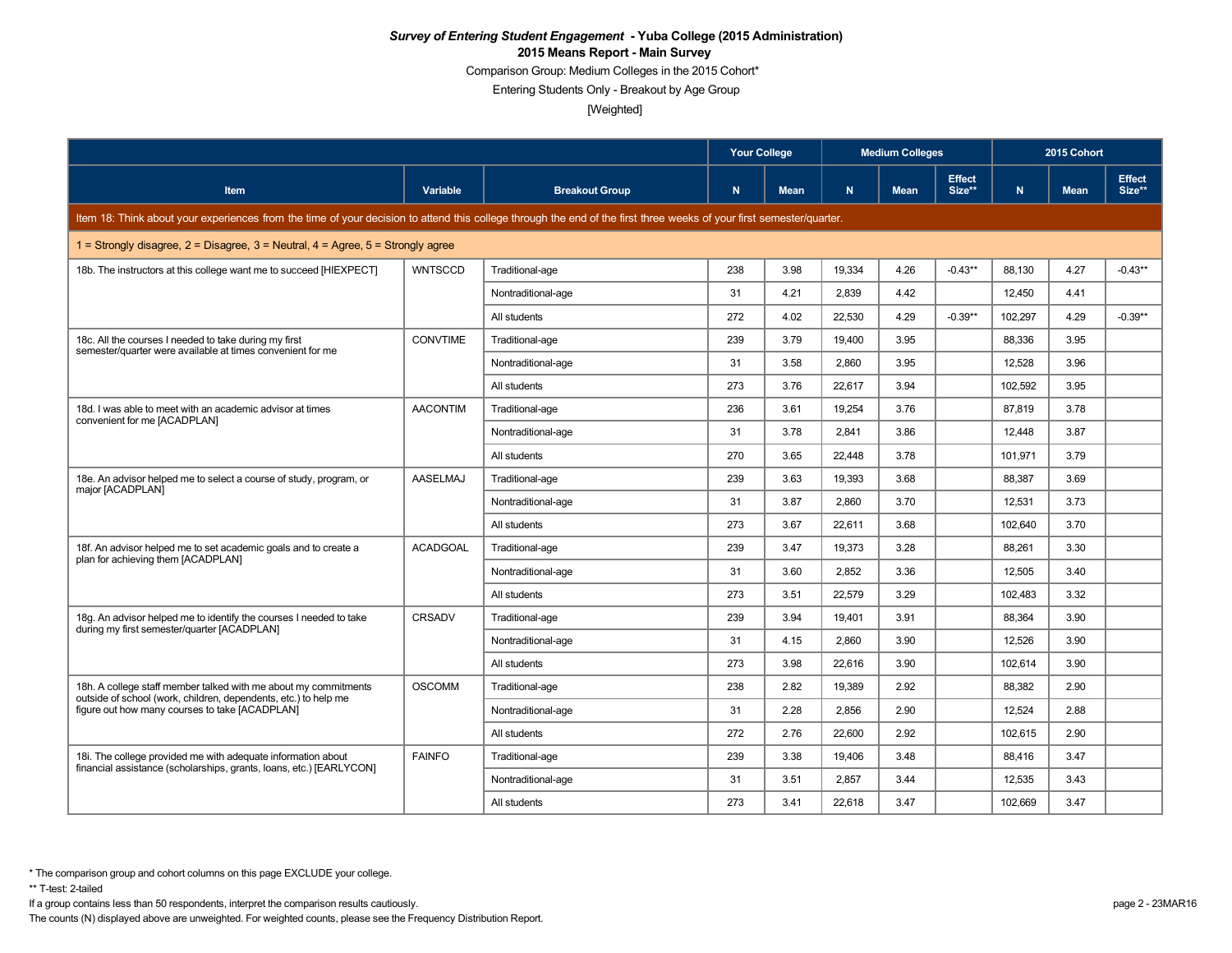Comparison Group: Medium Colleges in the 2015 Cohort\*

Entering Students Only - Breakout by Age Group

[Weighted]

|                                                                                                                                                                      |                 |                       | <b>Your College</b> |             |        | <b>Medium Colleges</b> |                         |         | 2015 Cohort |                         |
|----------------------------------------------------------------------------------------------------------------------------------------------------------------------|-----------------|-----------------------|---------------------|-------------|--------|------------------------|-------------------------|---------|-------------|-------------------------|
| <b>Item</b>                                                                                                                                                          | Variable        | <b>Breakout Group</b> | N.                  | <b>Mean</b> | N.     | <b>Mean</b>            | <b>Effect</b><br>Size** | N       | <b>Mean</b> | <b>Effect</b><br>Size** |
| Item 18: Think about your experiences from the time of your decision to attend this college through the end of the first three weeks of your first semester/quarter. |                 |                       |                     |             |        |                        |                         |         |             |                         |
| 1 = Strongly disagree, $2$ = Disagree, $3$ = Neutral, $4$ = Agree, $5$ = Strongly agree                                                                              |                 |                       |                     |             |        |                        |                         |         |             |                         |
| 18j. A college staff member helped me determine whether I qualified<br>for financial assistance [EARLYCON]                                                           | <b>QUALFA</b>   | Traditional-age       | 238                 | 3.25        | 19,360 | 3.08                   |                         | 88,192  | 3.06        |                         |
|                                                                                                                                                                      |                 | Nontraditional-age    | 31                  | 3.36        | 2.853  | 3.08                   |                         | 12,511  | 3.03        |                         |
|                                                                                                                                                                      |                 | All students          | 272                 | 3.28        | 22.566 | 3.08                   |                         | 102,405 | 3.06        |                         |
| 18k. All instructors had activities to introduce students to one                                                                                                     | <b>ACTINTRO</b> | Traditional-age       | 238                 | 3.11        | 19,366 | 3.31                   |                         | 88,272  | 3.32        |                         |
| another                                                                                                                                                              |                 | Nontraditional-age    | 31                  | 3.18        | 2,856  | 3.39                   |                         | 12,503  | 3.44        |                         |
|                                                                                                                                                                      |                 | All students          | 272                 | 3.14        | 22.574 | 3.32                   |                         | 102.492 | 3.34        |                         |
| 18I. All instructors clearly explained academic and student support                                                                                                  | <b>RESOURCE</b> | Traditional-age       | 239                 | 3.55        | 19.344 | 3.86                   | $-0.34**$               | 88,181  | 3.87        | $-0.36**$               |
| services available at this college [ACSOCSUP]                                                                                                                        |                 | Nontraditional-age    | 31                  | 3.85        | 2.861  | 3.89                   |                         | 12,516  | 3.93        |                         |
|                                                                                                                                                                      |                 | All students          | 273                 | 3.61        | 22,564 | 3.86                   | $-0.28**$               | 102,405 | 3.88        | $-0.30**$               |
| 18m. All instructors clearly explained course grading policies                                                                                                       | <b>GRADEPOL</b> | Traditional-age       | 239                 | 4.21        | 19.379 | 4.24                   |                         | 88.291  | 4.25        |                         |
| [ACSOCSUP]                                                                                                                                                           |                 | Nontraditional-age    | 31                  | 4.25        | 2,861  | 4.32                   |                         | 12,529  | 4.33        |                         |
|                                                                                                                                                                      |                 | All students          | 273                 | 4.22        | 22,591 | 4.26                   |                         | 102,534 | 4.26        |                         |
| 18n. All instructors clearly explained course syllabi (syllabuses)                                                                                                   | <b>SYLLABI</b>  | Traditional-age       | 235                 | 4.39        | 19.340 | 4.36                   |                         | 88.135  | 4.35        |                         |
| [ACSOCSUP]                                                                                                                                                           |                 | Nontraditional-age    | 31                  | 4.39        | 2,861  | 4.39                   |                         | 12,506  | 4.40        |                         |
|                                                                                                                                                                      |                 | All students          | 269                 | 4.40        | 22,551 | 4.36                   |                         | 102,346 | 4.36        |                         |
| 180. I knew how to get in touch with my instructors outside of class                                                                                                 | <b>FACMEET</b>  | Traditional-age       | 239                 | 4.06        | 19,392 | 4.28                   | $-0.30**$               | 88,356  | 4.27        | $-0.29**$               |
| [ACSOCSUP]                                                                                                                                                           |                 | Nontraditional-age    | 31                  | 4.30        | 2.862  | 4.42                   |                         | 12,540  | 4.40        |                         |
|                                                                                                                                                                      |                 | All students          | 273                 | 4.10        | 22,610 | 4.30                   | $-0.27**$               | 102,617 | 4.29        | $-0.25**$               |
| 18p. At least one college staff member (other than an instructor)                                                                                                    | <b>CSTAFNAM</b> | Traditional-age       | 239                 | 3.26        | 19,377 | 3.32                   |                         | 88,306  | 3.30        |                         |
| learned my name [EARLYCON]                                                                                                                                           |                 | Nontraditional-age    | 31                  | 3.07        | 2.854  | 3.20                   |                         | 12.514  | 3.22        |                         |
|                                                                                                                                                                      |                 | All students          | 273                 | 3.25        | 22.585 | 3.30                   |                         | 102.524 | 3.29        |                         |
| 18g. At least one other student whom I didn't previously know                                                                                                        | <b>OSTUDNAM</b> | Traditional-age       | 239                 | 3.98        | 19,397 | 4.18                   |                         | 88,373  | 4.16        |                         |
| learned my name [ACSOCSUP]                                                                                                                                           |                 | Nontraditional-age    | 31                  | 3.88        | 2.864  | 4.01                   |                         | 12.541  | 4.02        |                         |
|                                                                                                                                                                      |                 | All students          | 273                 | 3.97        | 22,616 | 4.15                   |                         | 102,634 | 4.14        |                         |

\*\* T-test: 2-tailed

If a group contains less than 50 respondents, interpret the comparison results cautiously. page 3 - 23MAR16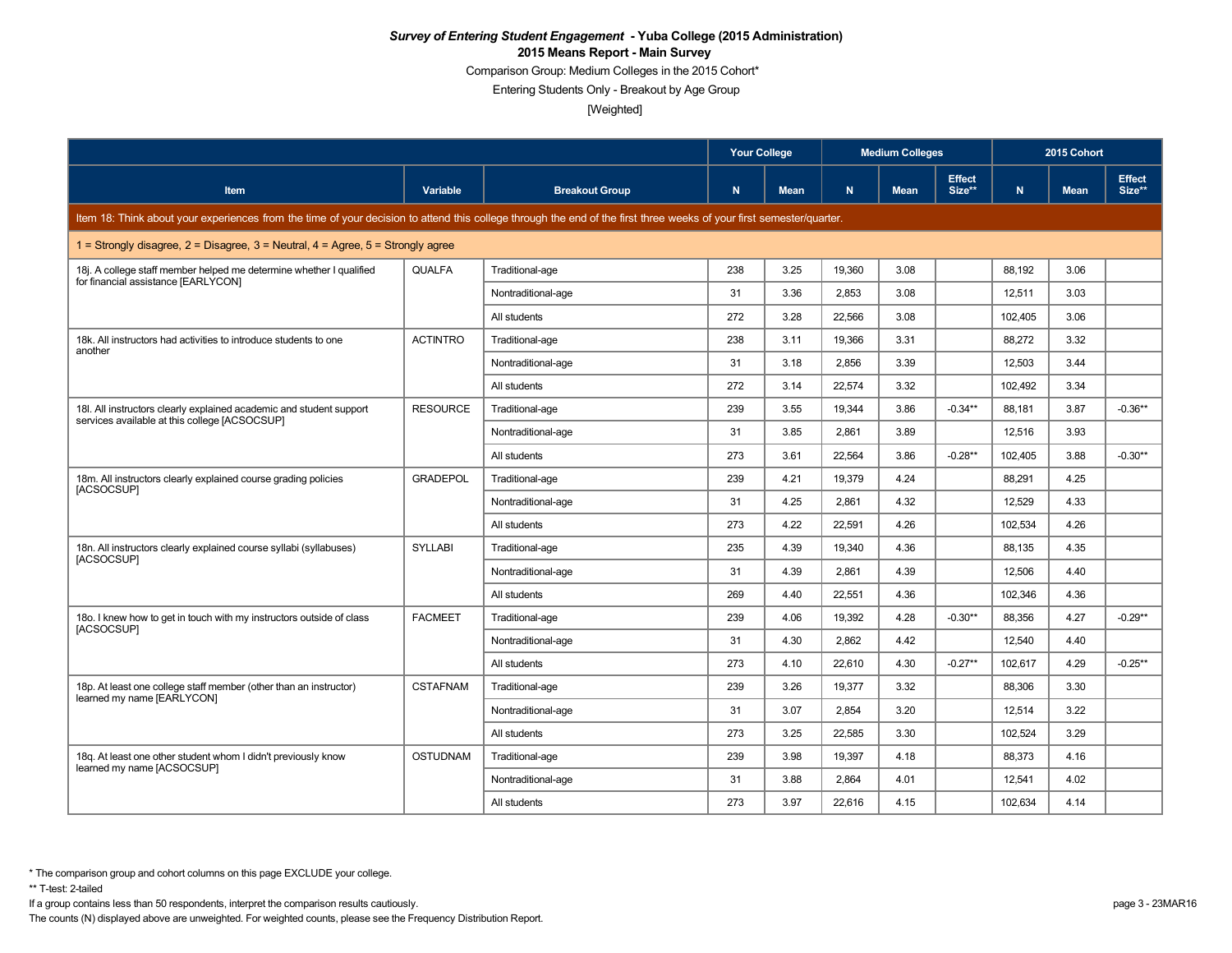Comparison Group: Medium Colleges in the 2015 Cohort\*

Entering Students Only - Breakout by Age Group

[Weighted]

|                                                                                                                                                                      |                 |                       | <b>Your College</b> |             | <b>Medium Colleges</b> |             |                         | 2015 Cohort |             |                         |
|----------------------------------------------------------------------------------------------------------------------------------------------------------------------|-----------------|-----------------------|---------------------|-------------|------------------------|-------------|-------------------------|-------------|-------------|-------------------------|
| <b>Item</b>                                                                                                                                                          | Variable        | <b>Breakout Group</b> | $\mathsf{N}$        | <b>Mean</b> | N.                     | <b>Mean</b> | <b>Effect</b><br>Size** | N.          | <b>Mean</b> | <b>Effect</b><br>Size** |
| Item 18: Think about your experiences from the time of your decision to attend this college through the end of the first three weeks of your first semester/quarter. |                 |                       |                     |             |                        |             |                         |             |             |                         |
| 1 = Strongly disagree, $2$ = Disagree, $3$ = Neutral, $4$ = Agree, $5$ = Strongly agree                                                                              |                 |                       |                     |             |                        |             |                         |             |             |                         |
| 18r. At least one instructor learned my name [ACSOCSUP]                                                                                                              | <b>FACNAM</b>   | Traditional-age       | 237                 | 3.98        | 19,301                 | 4.28        | $-0.39**$               | 87,932      | 4.25        | $-0.33**$               |
|                                                                                                                                                                      |                 | Nontraditional-age    | 31                  | 4.22        | 2,849                  | 4.34        |                         | 12,449      | 4.32        |                         |
|                                                                                                                                                                      |                 | All students          | 271                 | 4.02        | 22,506                 | 4.29        | $-0.33**$               | 102,090     | 4.26        | $-0.28**$               |
| 18s. I learned the name of at least one other student in most of my<br>classes [ACSOCSUP]                                                                            | <b>STUNAM</b>   | Traditional-age       | 239                 | 4.10        | 19.403                 | 4.29        | $-0.23**$               | 88.395      | 4.26        |                         |
|                                                                                                                                                                      |                 | Nontraditional-age    | 31                  | 4.18        | 2.857                  | 4.16        |                         | 12,526      | 4.17        |                         |
|                                                                                                                                                                      |                 | All students          | 273                 | 4.12        | 22.615                 | 4.27        |                         | 102.635     | 4.25        |                         |
| 18t. I have the motivation to do what it takes to succeed in college                                                                                                 | <b>ITTAKES</b>  | Traditional-age       | 238                 | 4.29        | 19,370                 | 4.37        |                         | 88,197      | 4.37        |                         |
| [HIEXPECT]                                                                                                                                                           |                 | Nontraditional-age    | 30                  | 4.57        | 2,858                  | 4.57        |                         | 12,523      | 4.56        |                         |
|                                                                                                                                                                      |                 | All students          | 271                 | 4.33        | 22.582                 | 4.39        |                         | 102.425     | 4.40        |                         |
| 18u. I am prepared academically to succeed in college [HIEXPECT]                                                                                                     | <b>ACPRPRD</b>  | Traditional-age       | 238                 | 4.28        | 19,409                 | 4.26        |                         | 88,409      | 4.28        |                         |
|                                                                                                                                                                      |                 | Nontraditional-age    | 31                  | 4.46        | 2.861                  | 4.31        |                         | 12,538      | 4.32        |                         |
|                                                                                                                                                                      |                 | All students          | 272                 | 4.31        | 22.624                 | 4.27        |                         | 102.662     | 4.28        |                         |
| Item 19: During the first three weeks of your first semester/quarter at this college, about how often did you do the following?                                      |                 |                       |                     |             |                        |             |                         |             |             |                         |
| 1 = Never, $2$ = Once, $3$ = Two or three times, $4$ = Four or more times                                                                                            |                 |                       |                     |             |                        |             |                         |             |             |                         |
| 19a. Ask questions in class or contribute to class discussions                                                                                                       | <b>ASKQUES</b>  | Traditional-age       | 236                 | 2.53        | 19,571                 | 2.78        | $-0.30**$               | 89.015      | 2.76        | $-0.28**$               |
| [ENGAGLRN]                                                                                                                                                           |                 | Nontraditional-age    | 31                  | 2.97        | 2.885                  | 3.16        |                         | 12.652      | 3.15        |                         |
|                                                                                                                                                                      |                 | All students          | 270                 | 2.60        | 22,848                 | 2.84        | $-0.28**$               | 103,490     | 2.82        | $-0.27**$               |
| 19b. Prepare at least two drafts of a paper or assignment before                                                                                                     | <b>PREPDRFT</b> | Traditional-age       | 235                 | 2.11        | 19,444                 | 2.08        |                         | 88,459      | 2.08        |                         |
| turning it in [ENGAGLRN]                                                                                                                                             |                 | Nontraditional-age    | 31                  | 2.31        | 2,866                  | 2.37        |                         | 12,547      | 2.37        |                         |
|                                                                                                                                                                      |                 | All students          | 269                 | 2.15        | 22.693                 | 2.13        |                         | 102.786     | 2.13        |                         |
| 19c. Turn in an assignment late [HIEXPECT]                                                                                                                           | LATETURN        | Traditional-age       | 237                 | 1.37        | 19,498                 | 1.46        |                         | 88,657      | 1.45        |                         |
|                                                                                                                                                                      |                 | Nontraditional-age    | 30                  | 1.32        | 2.869                  | 1.37        |                         | 12,573      | 1.38        |                         |
|                                                                                                                                                                      |                 | All students          | 270                 | 1.35        | 22,758                 | 1.45        |                         | 103,023     | 1.45        |                         |

If a group contains less than 50 respondents, interpret the comparison results cautiously. page 4 - 23MAR16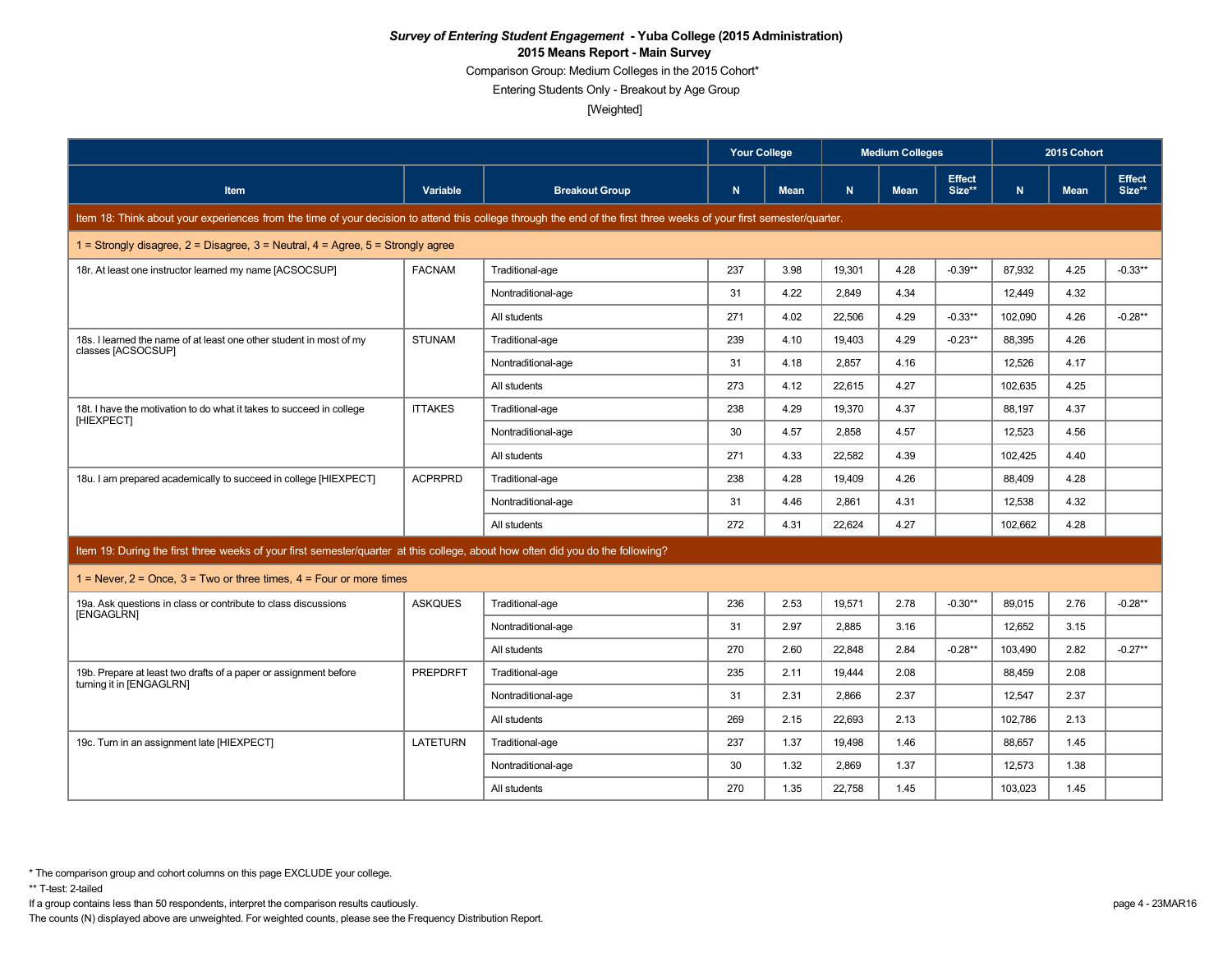Comparison Group: Medium Colleges in the 2015 Cohort\*

Entering Students Only - Breakout by Age Group

[Weighted]

|                                                                                                                                 |                 |                       | <b>Your College</b> |             |        | <b>Medium Colleges</b> |                         |         | 2015 Cohort |                         |
|---------------------------------------------------------------------------------------------------------------------------------|-----------------|-----------------------|---------------------|-------------|--------|------------------------|-------------------------|---------|-------------|-------------------------|
| <b>Item</b>                                                                                                                     | Variable        | <b>Breakout Group</b> | N                   | <b>Mean</b> | N.     | <b>Mean</b>            | <b>Effect</b><br>Size** | N       | <b>Mean</b> | <b>Effect</b><br>Size** |
| Item 19: During the first three weeks of your first semester/quarter at this college, about how often did you do the following? |                 |                       |                     |             |        |                        |                         |         |             |                         |
| 1 = Never, $2$ = Once, $3$ = Two or three times, $4$ = Four or more times                                                       |                 |                       |                     |             |        |                        |                         |         |             |                         |
| 19d. Not turn in an assignment [HIEXPECT]                                                                                       | <b>NOTTURN</b>  | Traditional-age       | 233                 | 1.54        | 19,218 | 1.40                   |                         | 87.430  | 1.41        |                         |
|                                                                                                                                 |                 | Nontraditional-age    | 31                  | 1.22        | 2,816  | 1.21                   |                         | 12,360  | 1.22        |                         |
|                                                                                                                                 |                 | All students          | 267                 | 1.49        | 22.413 | 1.37                   |                         | 101,535 | 1.39        |                         |
| 19e. Participate in supplemental instruction (extra class sessions                                                              | <b>SUPINSTR</b> | Traditional-age       | 236                 | 1.54        | 19,575 | 1.48                   |                         | 88,999  | 1.50        |                         |
| with an instructor, tutor, or experienced student) [ENGAGLRN]                                                                   |                 | Nontraditional-age    | 31                  | 1.48        | 2.890  | 1.60                   |                         | 12,646  | 1.66        |                         |
|                                                                                                                                 |                 | All students          | 270                 | 1.53        | 22.844 | 1.50                   |                         | 103,399 | 1.53        |                         |
| 19f. Come to class without completing readings or assignments                                                                   | <b>NOTCOMPL</b> | Traditional-age       | 237                 | 1.66        | 19,536 | 1.66                   |                         | 88,767  | 1.64        |                         |
| [HIEXPECT]                                                                                                                      |                 | Nontraditional-age    | 31                  | 1.34        | 2.876  | 1.43                   |                         | 12.599  | 1.41        |                         |
|                                                                                                                                 |                 | All students          | 271                 | 1.62        | 22,783 | 1.63                   |                         | 103,105 | 1.61        |                         |
| 19g. Work with other students on a project or assignment during                                                                 | <b>PINCLASS</b> | Traditional-age       | 239                 | 2.50        | 19.576 | 2.52                   |                         | 88.990  | 2.48        |                         |
| class [ENGAGLRN]                                                                                                                |                 | Nontraditional-age    | 31                  | 2.92        | 2,883  | 2.55                   |                         | 12,654  | 2.52        |                         |
|                                                                                                                                 |                 | All students          | 272                 | 2.56        | 22.839 | 2.52                   |                         | 103.374 | 2.49        |                         |
| 19h. Work with classmates outside of class on class projects or                                                                 | <b>PREPOUTC</b> | Traditional-age       | 237                 | 1.56        | 19.471 | 1.62                   |                         | 88,566  | 1.61        |                         |
| assignments [ENGAGLRN]                                                                                                          |                 | Nontraditional-age    | 31                  | 1.13        | 2.867  | 1.42                   |                         | 12,584  | 1.45        |                         |
|                                                                                                                                 |                 | All students          | 270                 | 1.50        | 22,705 | 1.58                   |                         | 102,846 | 1.59        |                         |
| 19i. Participate in a required study group outside of class                                                                     | <b>GRPSTUDY</b> | Traditional-age       | 239                 | 1.26        | 19.579 | 1.28                   |                         | 89,019  | 1.30        |                         |
| <b>IENGAGLRN1</b>                                                                                                               |                 | Nontraditional-age    | 31                  | 1.25        | 2,883  | 1.21                   |                         | 12,633  | 1.24        |                         |
|                                                                                                                                 |                 | All students          | 272                 | 1.25        | 22,836 | 1.27                   |                         | 103,354 | 1.29        |                         |
| 19j. Participate in a student-initiated (not required) study group                                                              | <b>NRGSTUDY</b> | Traditional-age       | 238                 | 1.30        | 19.516 | 1.30                   |                         | 88.693  | 1.31        |                         |
| outside of class [ENGAGLRN]                                                                                                     |                 | Nontraditional-age    | 31                  | 1.21        | 2,880  | 1.22                   |                         | 12,596  | 1.24        |                         |
|                                                                                                                                 |                 | All students          | 271                 | 1.28        | 22.767 | 1.29                   |                         | 102,969 | 1.30        |                         |
| 19k. Use an electronic tool (e-mail, text messaging, Facebook,                                                                  | <b>USEINTMG</b> | Traditional-age       | 239                 | 2.22        | 19,604 | 2.19                   |                         | 89,098  | 2.20        |                         |
| MySpace, class Web site, etc.) to communicate with another student<br>about coursework [ENGAGLRN]                               |                 | Nontraditional-age    | 31                  | 1.84        | 2.883  | 1.84                   |                         | 12,647  | 1.87        |                         |
|                                                                                                                                 |                 | All students          | 272                 | 2.16        | 22,858 | 2.13                   |                         | 103,434 | 2.15        |                         |

\*\* T-test: 2-tailed

If a group contains less than 50 respondents, interpret the comparison results cautiously. page 5 - 23MAR16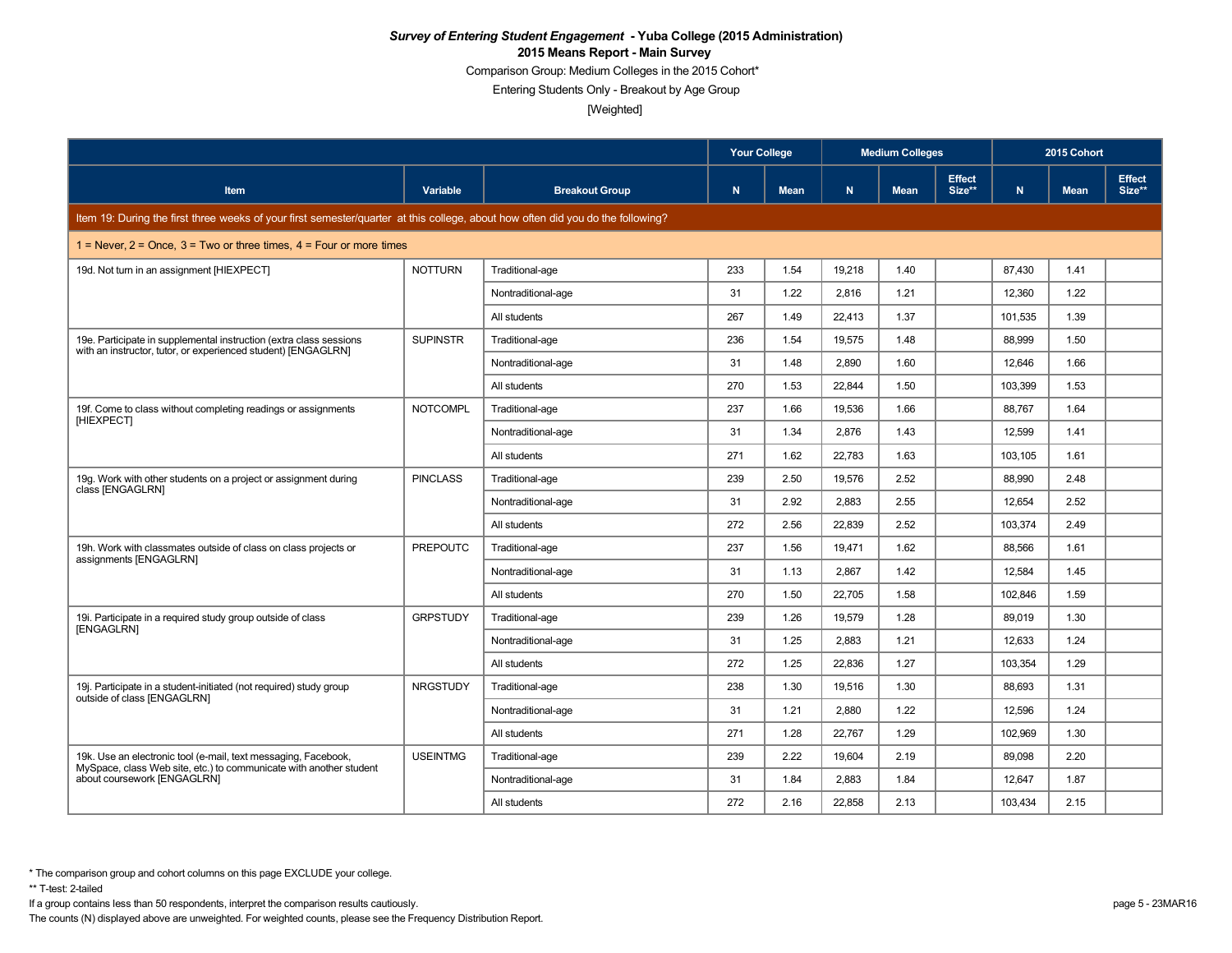Comparison Group: Medium Colleges in the 2015 Cohort\*

Entering Students Only - Breakout by Age Group

[Weighted]

|                                                                                                                                   |                 |                       | <b>Your College</b> |             |        | <b>Medium Colleges</b> |                         | 2015 Cohort |             |                         |
|-----------------------------------------------------------------------------------------------------------------------------------|-----------------|-----------------------|---------------------|-------------|--------|------------------------|-------------------------|-------------|-------------|-------------------------|
| Item                                                                                                                              | Variable        | <b>Breakout Group</b> | N                   | <b>Mean</b> | N.     | <b>Mean</b>            | <b>Effect</b><br>Size** | N           | <b>Mean</b> | <b>Effect</b><br>Size** |
| Item 19: During the first three weeks of your first semester/quarter at this college, about how often did you do the following?   |                 |                       |                     |             |        |                        |                         |             |             |                         |
| 1 = Never, $2 =$ Once, $3 =$ Two or three times, $4 =$ Four or more times                                                         |                 |                       |                     |             |        |                        |                         |             |             |                         |
| 19. Use an electronic tool (e-mail, text messaging, Facebook,<br>MySpace, class Web site, etc.) to communicate with an instructor | <b>MAILFAC</b>  | Traditional-age       | 238                 | 1.81        | 19,509 | 2.29                   | $-0.49**$               | 88,727      | 2.24        | $-0.44**$               |
| about coursework [ENGAGLRN]                                                                                                       |                 | Nontraditional-age    | 31                  | 2.14        | 2,878  | 2.37                   |                         | 12,604      | 2.35        |                         |
|                                                                                                                                   |                 | All students          | 271                 | 1.85        | 22,748 | 2.30                   | $-0.44**$               | 102,982     | 2.26        | $-0.40**$               |
| 19m. Discuss an assignment or grade with an instructor                                                                            | <b>FACASSN</b>  | Traditional-age       | 238                 | 1.86        | 19,577 | 2.06                   | $-0.23**$               | 88,966      | 2.05        |                         |
| [ENGAGLRN]                                                                                                                        |                 | Nontraditional-age    | 31                  | 1.95        | 2,884  | 2.21                   |                         | 12,630      | 2.22        |                         |
|                                                                                                                                   |                 | All students          | 271                 | 1.88        | 22.824 | 2.09                   | $-0.23**$               | 103.260     | 2.07        | $-0.22**$               |
| 19n. Ask for help from an instructor regarding questions or                                                                       | <b>CLASSREL</b> | Traditional-age       | 238                 | 2.13        | 19.572 | 2.32                   |                         | 88,980      | 2.32        |                         |
| problems related to a class [ENGAGLRN]                                                                                            |                 | Nontraditional-age    | 31                  | 2.25        | 2,890  | 2.50                   |                         | 12,639      | 2.49        |                         |
|                                                                                                                                   |                 | All students          | 271                 | 2.15        | 22.818 | 2.35                   | $-0.21**$               | 103,260     | 2.35        | $-0.21**$               |
| 19o. Receive prompt written or oral feedback from instructors on                                                                  | <b>FEEDBACK</b> | Traditional-age       | 239                 | 2.19        | 19.571 | 2.34                   |                         | 88,992      | 2.33        |                         |
| your performance [ENGAGLRN]                                                                                                       |                 | Nontraditional-age    | 30                  | 2.26        | 2,875  | 2.55                   |                         | 12.632      | 2.55        |                         |
|                                                                                                                                   |                 | All students          | 271                 | 2.21        | 22,801 | 2.37                   |                         | 103,251     | 2.36        |                         |
| 19p. Receive grades or points on assignments, guizzes, tests, or                                                                  | <b>RCVGRDS</b>  | Traditional-age       | 236                 | 3.13        | 19.454 | 3.29                   |                         | 88.436      | 3.28        |                         |
| papers, etc.                                                                                                                      |                 | Nontraditional-age    | 31                  | 2.93        | 2,877  | 3.24                   |                         | 12,581      | 3.25        |                         |
|                                                                                                                                   |                 | All students          | 269                 | 3.10        | 22.678 | 3.28                   | $-0.21**$               | 102.605     | 3.27        |                         |
| 19g. Discuss ideas from your readings or classes with instructors<br>outside of class [ENGAGLRN]                                  | <b>FACIDOC</b>  | Traditional-age       | 238                 | 1.41        | 19,561 | 1.56                   |                         | 88,958      | 1.57        |                         |
|                                                                                                                                   |                 | Nontraditional-age    | 31                  | 1.12        | 2.885  | 1.57                   |                         | 12.654      | 1.59        |                         |
|                                                                                                                                   |                 | All students          | 271                 | 1.37        | 22,800 | 1.56                   | $-0.22**$               | 103,220     | 1.58        | $-0.24**$               |
| 19r. Discuss ideas from your readings or classes with others outside                                                              | <b>OCIDEAS</b>  | Traditional-age       | 238                 | 2.03        | 19.492 | 2.12                   |                         | 88.549      | 2.10        |                         |
| of class (students, family, co-workers, etc.)                                                                                     |                 | Nontraditional-age    | 30                  | 2.65        | 2,833  | 2.40                   |                         | 12,472      | 2.36        |                         |
|                                                                                                                                   |                 | All students          | 270                 | 2.12        | 22.675 | 2.16                   |                         | 102,617     | 2.14        |                         |
| 19s. Skip class [HIEXPECT]                                                                                                        | <b>SKIPCL</b>   | Traditional-age       | 239                 | 1.35        | 19,581 | 1.35                   |                         | 89,058      | 1.35        |                         |
|                                                                                                                                   |                 | Nontraditional-age    | 30                  | 1.20        | 2.874  | 1.27                   |                         | 12,614      | 1.26        |                         |
|                                                                                                                                   |                 | All students          | 271                 | 1.32        | 22,813 | 1.34                   |                         | 103,290     | 1.34        |                         |

\*\* T-test: 2-tailed

If a group contains less than 50 respondents, interpret the comparison results cautiously. page 6 - 23MAR16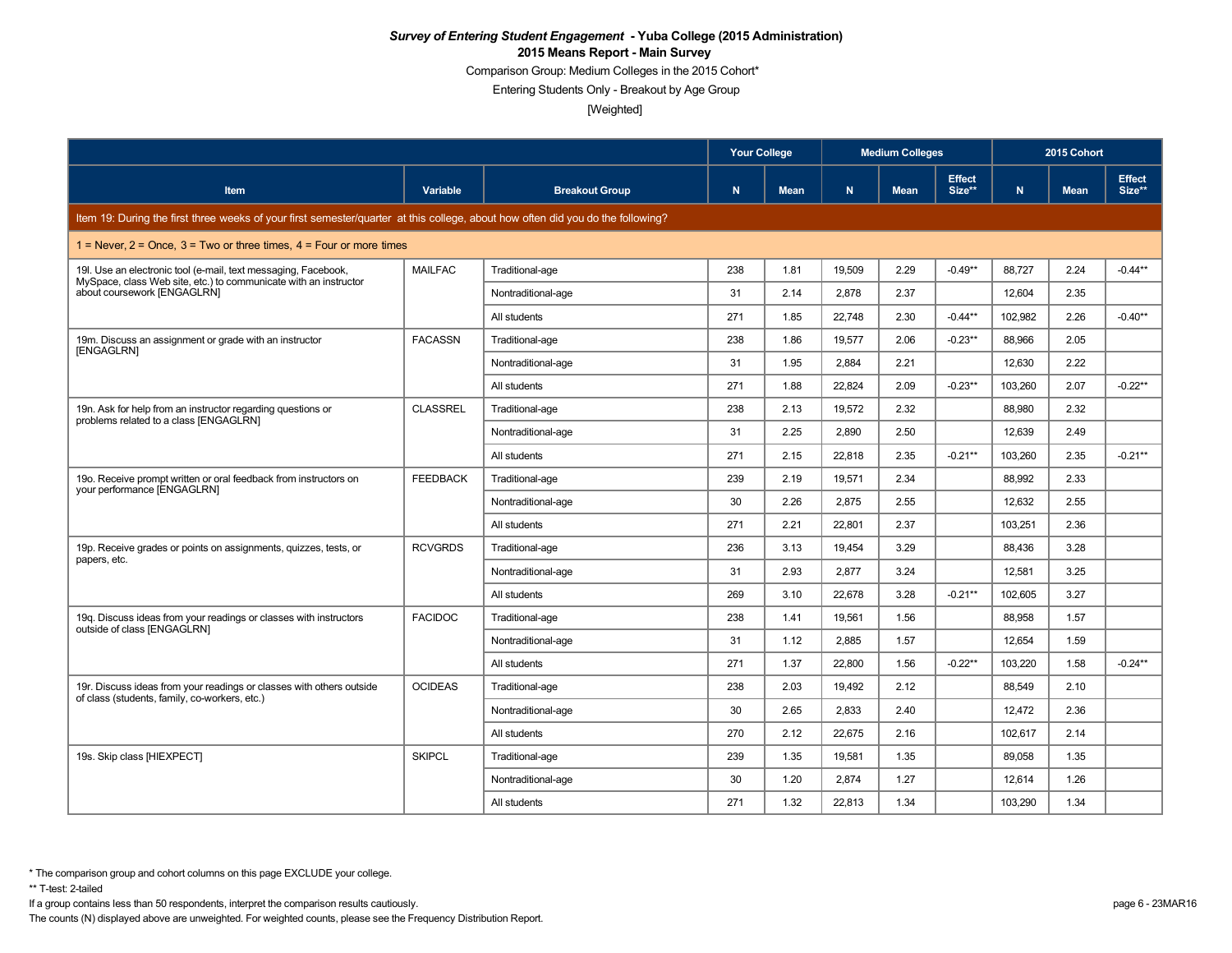Comparison Group: Medium Colleges in the 2015 Cohort\*

Entering Students Only - Breakout by Age Group

[Weighted]

|                                                                                                                                                                                                                      |                 |                       |     | <b>Your College</b> | <b>Medium Colleges</b> |             |                         | 2015 Cohort |             |                         |
|----------------------------------------------------------------------------------------------------------------------------------------------------------------------------------------------------------------------|-----------------|-----------------------|-----|---------------------|------------------------|-------------|-------------------------|-------------|-------------|-------------------------|
| Item                                                                                                                                                                                                                 | Variable        | <b>Breakout Group</b> | N   | <b>Mean</b>         | N                      | <b>Mean</b> | <b>Effect</b><br>Size** | $\mathbf N$ | <b>Mean</b> | <b>Effect</b><br>Size** |
| Item 20.2: Think about your experiences from the time of your decision to attend this college through the end of the first three weeks of your first semester/quarter. How often did you use the following services? |                 |                       |     |                     |                        |             |                         |             |             |                         |
| 1 = Never, $2$ = Once, $3$ = Two or three times, $4$ = Four or more times                                                                                                                                            |                 |                       |     |                     |                        |             |                         |             |             |                         |
| 20.2a. Academic advising/planning                                                                                                                                                                                    | <b>ACADPUSE</b> | Traditional-age       | 231 | 1.67                | 19,055                 | 1.78        |                         | 86,693      | 1.83        |                         |
|                                                                                                                                                                                                                      |                 | Nontraditional-age    | 29  | 1.63                | 2,793                  | 1.95        |                         | 12,100      | 1.99        |                         |
|                                                                                                                                                                                                                      |                 | All students          | 262 | 1.67                | 22,143                 | 1.81        |                         | 100,077     | 1.85        | $-0.23**$               |
| 20.2b. Career counseling                                                                                                                                                                                             | CARCUSE         | Traditional-age       | 230 | 1.45                | 18,817                 | 1.24        | $0.38**$                | 85,627      | 1.24        | $0.37**$                |
|                                                                                                                                                                                                                      |                 | Nontraditional-age    | 30  | 1.24                | 2,747                  | 1.26        |                         | 11,930      | 1.28        |                         |
|                                                                                                                                                                                                                      |                 | All students          | 262 | 1.42                | 21,848                 | 1.24        | $0.31**$                | 98,794      | 1.25        | $0.30**$                |
| 20.2c. Job placement assistance                                                                                                                                                                                      | <b>JOBPLUSE</b> | Traditional-age       | 228 | 1.05                | 18,576                 | 1.08        |                         | 84,478      | 1.09        |                         |
|                                                                                                                                                                                                                      |                 | Nontraditional-age    | 29  | 1.00                | 2,708                  | 1.06        |                         | 11,738      | 1.05        |                         |
|                                                                                                                                                                                                                      |                 | All students          | 259 | 1.05                | 21,558                 | 1.08        |                         | 97,394      | 1.08        |                         |
| 20.2d. Face-to-face tutoring [ENGAGLRN]                                                                                                                                                                              | <b>FFTUSE</b>   | Traditional-age       | 233 | 1.28                | 18,950                 | 1.24        |                         | 86,269      | 1.27        |                         |
|                                                                                                                                                                                                                      |                 | Nontraditional-age    | 30  | 1.59                | 2,780                  | 1.40        |                         | 12,067      | 1.43        |                         |
|                                                                                                                                                                                                                      |                 | All students          | 265 | 1.32                | 22,012                 | 1.27        |                         | 99,550      | 1.29        |                         |
| 20.2e. Online tutoring                                                                                                                                                                                               | <b>OLTUSE</b>   | Traditional-age       | 229 | 1.06                | 18,618                 | 1.09        |                         | 84,583      | 1.10        |                         |
|                                                                                                                                                                                                                      |                 | Nontraditional-age    | 30  | 1.07                | 2,702                  | 1.12        |                         | 11,773      | 1.13        |                         |
|                                                                                                                                                                                                                      |                 | All students          | 261 | 1.06                | 21,588                 | 1.10        |                         | 97,515      | 1.11        |                         |
| 20.2f. Writing, math, or other skill lab [ENGAGLRN]                                                                                                                                                                  | <b>SKLABUSE</b> | Traditional-age       | 232 | 1.39                | 18,831                 | 1.72        | $-0.32**$               | 85,744      | 1.69        | $-0.29**$               |
|                                                                                                                                                                                                                      |                 | Nontraditional-age    | 30  | 1.36                | 2,761                  | 1.84        |                         | 12,025      | 1.82        |                         |
|                                                                                                                                                                                                                      |                 | All students          | 264 | 1.39                | 21,861                 | 1.74        | $-0.33**$               | 98,940      | 1.71        | $-0.31**$               |
| 20.2g. Financial assistance advising                                                                                                                                                                                 | <b>FAUSE</b>    | Traditional-age       | 230 | 1.88                | 18,842                 | 1.72        |                         | 85,639      | 1.75        |                         |
|                                                                                                                                                                                                                      |                 | Nontraditional-age    | 30  | 1.74                | 2,755                  | 1.74        |                         | 12,014      | 1.76        |                         |
|                                                                                                                                                                                                                      |                 | All students          | 262 | 1.86                | 21.864                 | 1.73        |                         | 98,807      | 1.75        |                         |
| 20.2h. Computer lab [ENGAGLRN]                                                                                                                                                                                       | <b>COMLBUSE</b> | Traditional-age       | 228 | 1.56                | 19,034                 | 2.11        | $-0.50**$               | 86,488      | 2.09        | $-0.48**$               |
|                                                                                                                                                                                                                      |                 | Nontraditional-age    | 30  | 1.89                | 2,789                  | 2.05        |                         | 12,124      | 2.02        |                         |
|                                                                                                                                                                                                                      |                 | All students          | 260 | 1.61                | 22,100                 | 2.10        | $-0.43**$               | 99,782      | 2.08        | $-0.42**$               |

\*\* T-test: 2-tailed

If a group contains less than 50 respondents, interpret the comparison results cautiously. page 7 - 23MAR16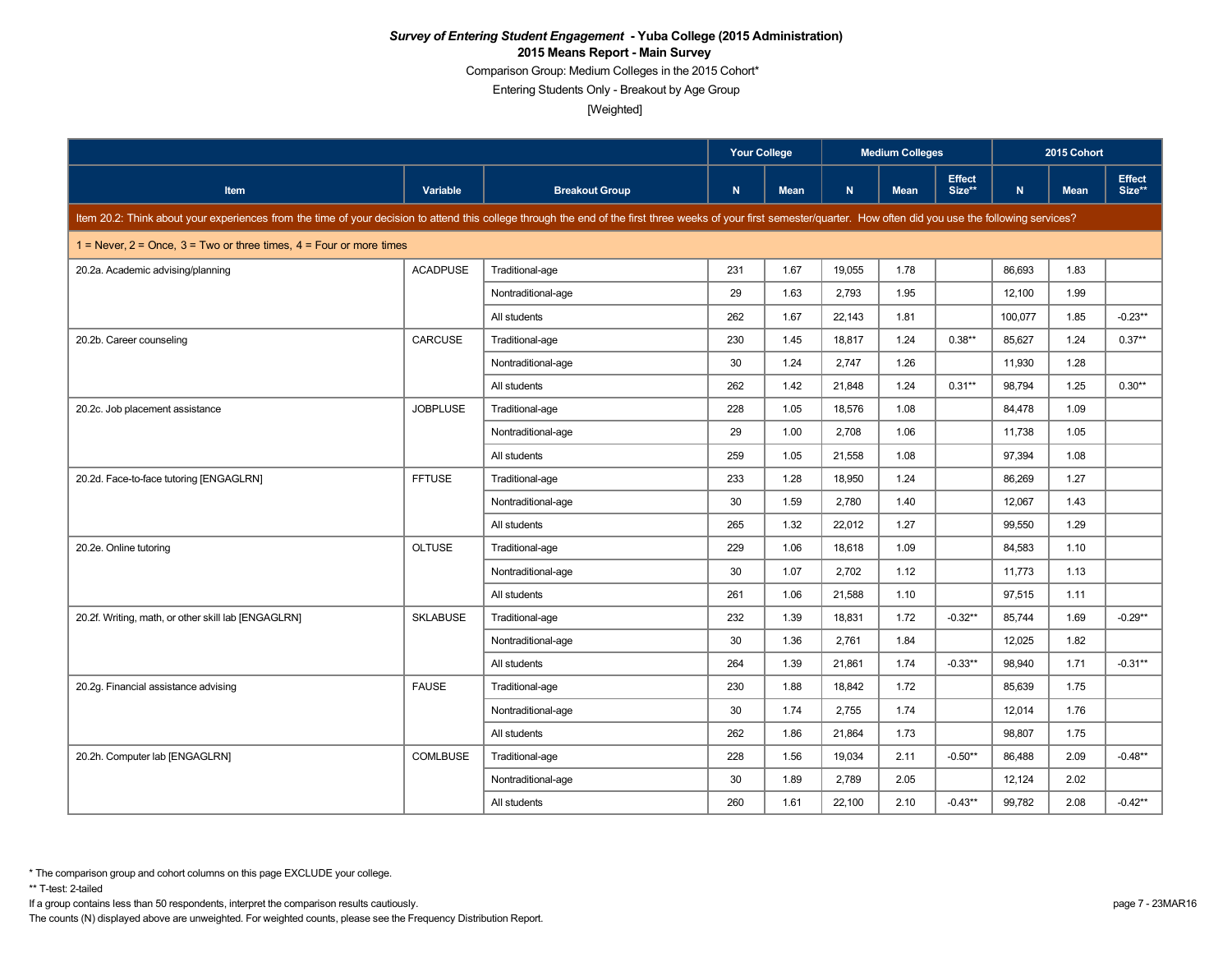Comparison Group: Medium Colleges in the 2015 Cohort\*

Entering Students Only - Breakout by Age Group

[Weighted]

|                                                                                                                                                                                                                            |                 |                       | <b>Your College</b> |             | <b>Medium Colleges</b> |             |                         | 2015 Cohort |             |                         |
|----------------------------------------------------------------------------------------------------------------------------------------------------------------------------------------------------------------------------|-----------------|-----------------------|---------------------|-------------|------------------------|-------------|-------------------------|-------------|-------------|-------------------------|
| Item                                                                                                                                                                                                                       | Variable        | <b>Breakout Group</b> | $\mathbf N$         | <b>Mean</b> | N                      | <b>Mean</b> | <b>Effect</b><br>Size** | N           | <b>Mean</b> | <b>Effect</b><br>Size** |
| Item 20.2: Think about your experiences from the time of your decision to attend this college through the end of the first three weeks of your first semester/quarter. How often did you use the following services?       |                 |                       |                     |             |                        |             |                         |             |             |                         |
| 1 = Never, $2$ = Once, $3$ = Two or three times, $4$ = Four or more times                                                                                                                                                  |                 |                       |                     |             |                        |             |                         |             |             |                         |
| 20.2i. Student organizations                                                                                                                                                                                               | <b>STORGUSE</b> | Traditional-age       | 227                 | 1.12        | 18,684                 | 1.22        |                         | 85,158      | 1.23        |                         |
|                                                                                                                                                                                                                            |                 | Nontraditional-age    | 30                  | 1.00        | 2,722                  | 1.14        |                         | 11,849      | 1.14        |                         |
|                                                                                                                                                                                                                            |                 | All students          | 259                 | 1.10        | 21.674                 | 1.21        |                         | 98,132      | 1.22        |                         |
| 20.2j. Transfer credit assistance                                                                                                                                                                                          | <b>TRNFCRAS</b> | Traditional-age       | 229                 | 1.16        | 18,732                 | 1.15        |                         | 85,145      | 1.15        |                         |
|                                                                                                                                                                                                                            |                 | Nontraditional-age    | 30                  | 1.12        | 2,726                  | 1.19        |                         | 11,866      | 1.18        |                         |
|                                                                                                                                                                                                                            |                 | All students          | 261                 | 1.16        | 21.727                 | 1.15        |                         | 98.134      | 1.16        |                         |
| 20.2k. Services to students with disabilities                                                                                                                                                                              | <b>DISVSUSE</b> | Traditional-age       | 226                 | 1.06        | 18,775                 | 1.12        |                         | 85,221      | 1.12        |                         |
|                                                                                                                                                                                                                            |                 | Nontraditional-age    | 29                  | 1.08        | 2,731                  | 1.11        |                         | 11,894      | 1.11        |                         |
|                                                                                                                                                                                                                            |                 | All students          | 257                 | 1.06        | 21,772                 | 1.12        |                         | 98,229      | 1.12        |                         |
| Item 20.3: Think about your experiences from the time of your decision to attend this college through the end of the first three weeks of your first semester/quarter. How satisfied were you with the following services? |                 |                       |                     |             |                        |             |                         |             |             |                         |
|                                                                                                                                                                                                                            |                 |                       |                     |             |                        |             |                         |             |             |                         |
| $1 = Not at all, 2 = Somewhat, 3 = Very (the N/A category is not included in means calculations)$                                                                                                                          |                 |                       |                     |             |                        |             |                         |             |             |                         |
| 20.3a. Academic advising/planning                                                                                                                                                                                          | <b>ACADPSAT</b> | Traditional-age       | 129                 | 2.27        | 11,063                 | 2.36        |                         | 52,866      | 2.37        |                         |
|                                                                                                                                                                                                                            |                 | Nontraditional-age    | 16                  | 2.03        | 1,931                  | 2.44        |                         | 8,554       | 2.43        |                         |
|                                                                                                                                                                                                                            |                 | All students          | 146                 | 2.24        | 13,178                 | 2.37        |                         | 62,178      | 2.38        |                         |
| 20.3b. Career counseling                                                                                                                                                                                                   | <b>CARCSAT</b>  | Traditional-age       | 84                  | 2.27        | 4,160                  | 2.30        |                         | 19,758      | 2.30        |                         |
|                                                                                                                                                                                                                            |                 | Nontraditional-age    | 11                  | 1.65        | 692                    | 2.33        |                         | 3.073       | 2.35        |                         |
|                                                                                                                                                                                                                            |                 | All students          | 96                  | 2.20        | 4,917                  | 2.30        |                         | 23,153      | 2.31        |                         |
| 20.3c. Job placement assistance                                                                                                                                                                                            | <b>JOBPLSAT</b> | Traditional-age       | 24                  | 1.88        | 2.263                  | 2.02        |                         | 10,777      | 2.08        |                         |
|                                                                                                                                                                                                                            |                 | Nontraditional-age    | 3                   | 1.00        | 284                    | 2.03        |                         | 1,232       | 2.07        |                         |
|                                                                                                                                                                                                                            |                 | All students          | 27                  | 1.77        | 2,588                  | 2.02        |                         | 12,206      | 2.08        |                         |
| 20.3d. Face-to-face tutoring                                                                                                                                                                                               | <b>FFTSAT</b>   | Traditional-age       | 53                  | 2.25        | 3,942                  | 2.44        |                         | 19,272      | 2.44        |                         |
|                                                                                                                                                                                                                            |                 | Nontraditional-age    | 14                  | 2.07        | 748                    | 2.54        |                         | 3,385       | 2.54        |                         |

If a group contains less than 50 respondents, interpret the comparison results cautiously. page 8 - 23MAR16

The counts (N) displayed above are unweighted. For weighted counts, please see the Frequency Distribution Report.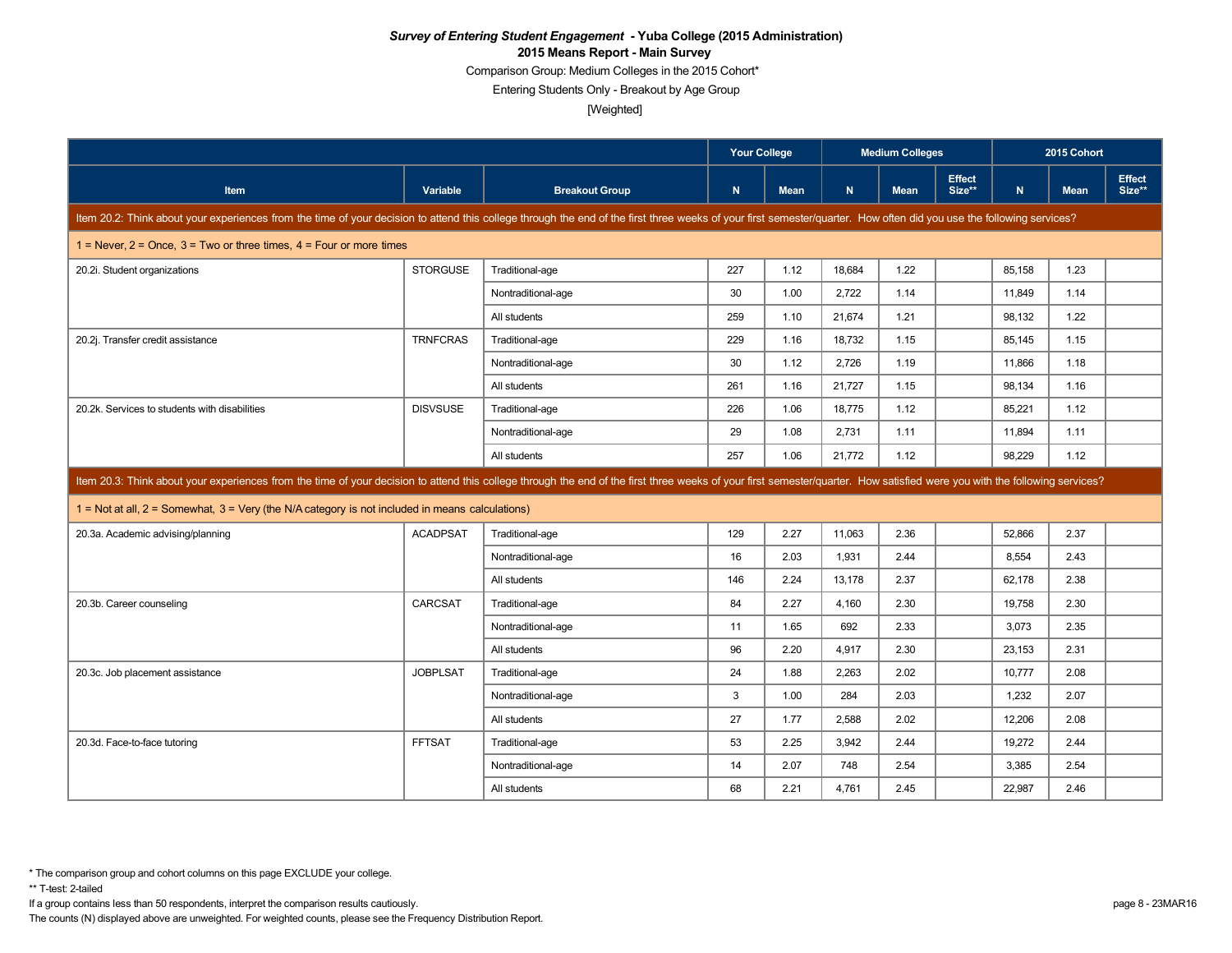Comparison Group: Medium Colleges in the 2015 Cohort\*

Entering Students Only - Breakout by Age Group

[Weighted]

|                                                                                                                                                                                                                            |                 |                       | <b>Your College</b> |      |        | <b>Medium Colleges</b> |                         | 2015 Cohort  |             |                  |
|----------------------------------------------------------------------------------------------------------------------------------------------------------------------------------------------------------------------------|-----------------|-----------------------|---------------------|------|--------|------------------------|-------------------------|--------------|-------------|------------------|
| Item                                                                                                                                                                                                                       | <b>Variable</b> | <b>Breakout Group</b> | N                   | Mean | N      | <b>Mean</b>            | <b>Effect</b><br>Size** | $\mathsf{N}$ | <b>Mean</b> | Effect<br>Size** |
| Item 20.3: Think about your experiences from the time of your decision to attend this college through the end of the first three weeks of your first semester/quarter. How satisfied were you with the following services? |                 |                       |                     |      |        |                        |                         |              |             |                  |
| $1 = Not at all, 2 = Somewhat, 3 = Very (the N/A category is not included in means calculations)$                                                                                                                          |                 |                       |                     |      |        |                        |                         |              |             |                  |
| 20.3e. Online tutoring                                                                                                                                                                                                     | <b>OLTSAT</b>   | Traditional-age       | 22                  | 2.03 | 2,112  | 2.12                   |                         | 10,250       | 2.14        |                  |
|                                                                                                                                                                                                                            |                 | Nontraditional-age    | 6                   | 1.33 | 317    | 2.21                   |                         | 1,409        | 2.21        |                  |
|                                                                                                                                                                                                                            |                 | All students          | 28                  | 1.89 | 2.465  | 2.13                   |                         | 11.855       | 2.15        |                  |
| 20.3f. Writing, math, or other skill lab                                                                                                                                                                                   | <b>SKLBSAT</b>  | Traditional-age       | 57                  | 2.16 | 7,090  | 2.46                   | $-0.52**$               | 32,111       | 2.46        | $-0.52**$        |
|                                                                                                                                                                                                                            |                 | Nontraditional-age    | 11                  | 2.50 | 1.147  | 2.59                   |                         | 4,987        | 2.57        |                  |
|                                                                                                                                                                                                                            |                 | All students          | 69                  | 2.20 | 8,343  | 2.48                   | $-0.48**$               | 37,543       | 2.48        | $-0.47**$        |
| 20.3g. Financial assistance advising                                                                                                                                                                                       | <b>FAADVSAT</b> | Traditional-age       | 133                 | 2.29 | 9,185  | 2.36                   |                         | 42,613       | 2.34        |                  |
|                                                                                                                                                                                                                            |                 | Nontraditional-age    | 20                  | 2.25 | 1,467  | 2.41                   |                         | 6,346        | 2.39        |                  |
|                                                                                                                                                                                                                            |                 | All students          | 154                 | 2.28 | 10.796 | 2.37                   |                         | 49.540       | 2.35        |                  |
| 20.3h. Computer lab                                                                                                                                                                                                        | <b>COMLBSAT</b> | Traditional-age       | 110                 | 2.40 | 10,973 | 2.63                   | $-0.46**$               | 49,059       | 2.62        | $-0.44**$        |
|                                                                                                                                                                                                                            |                 | Nontraditional-age    | 17                  | 2.66 | 1.480  | 2.67                   |                         | 6,221        | 2.67        |                  |
|                                                                                                                                                                                                                            |                 | All students          | 128                 | 2.45 | 12.614 | 2.64                   | $-0.37**$               | 55.910       | 2.63        | $-0.35**$        |
| 20.3i. Student organizations                                                                                                                                                                                               | <b>STORGSAT</b> | Traditional-age       | 38                  | 2.11 | 3,648  | 2.31                   |                         | 17,912       | 2.33        |                  |
|                                                                                                                                                                                                                            |                 | Nontraditional-age    | $\overline{4}$      | 1.00 | 406    | 2.27                   | $-1.59**$               | 1.738        | 2.31        | $-1.71***$       |
|                                                                                                                                                                                                                            |                 | All students          | 42                  | 1.96 | 4,114  | 2.30                   |                         | 19,913       | 2.33        | $-0.56**$        |
| 20.3j. Transfer credit assistance                                                                                                                                                                                          | <b>TRCRASAT</b> | Traditional-age       | 47                  | 1.92 | 3.184  | 2.24                   |                         | 15.216       | 2.24        |                  |
|                                                                                                                                                                                                                            |                 | Nontraditional-age    | 6                   | 1.45 | 545    | 2.21                   |                         | 2,235        | 2.22        |                  |
|                                                                                                                                                                                                                            |                 | All students          | 53                  | 1.82 | 3,775  | 2.23                   | $-0.56**$               | 17,654       | 2.24        | $-0.57**$        |
| 20.3k. Services to students with disabilities                                                                                                                                                                              | <b>DISVSAT</b>  | Traditional-age       | 25                  | 1.60 | 2.296  | 2.35                   | $-1.02**$               | 10,771       | 2.36        | $-1.03**$        |
|                                                                                                                                                                                                                            |                 | Nontraditional-age    | $\overline{4}$      | 2.50 | 343    | 2.35                   |                         | 1,395        | 2.39        |                  |
|                                                                                                                                                                                                                            |                 | All students          | 29                  | 1.68 | 2,695  | 2.35                   | $-0.90**$               | 12,379       | 2.36        | $-0.92**$        |

\*\* T-test: 2-tailed

If a group contains less than 50 respondents, interpret the comparison results cautiously. page 9 - 23MAR16